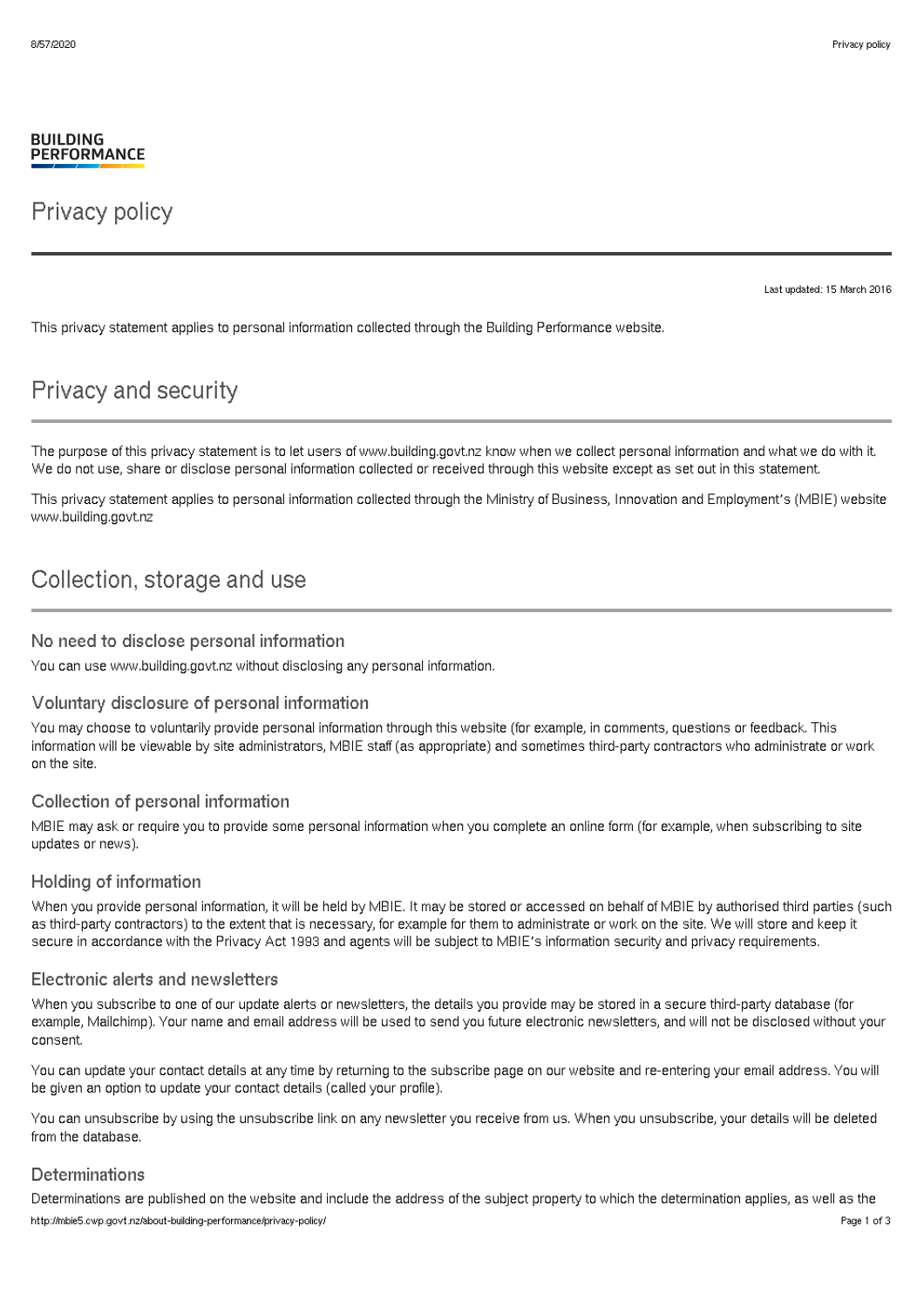names of the parties (personal names are by title, initial, and surname).

Determinations [\(https://www.building.govt.nz/resolving-problems/resolution-options/determinations/\)](http://mbie5.cwp.govt.nz/resolving-problems/resolution-options/determinations/) are explained in full.

Contact us [\(https://www.building.govt.nz/contact-us-old/\)](http://mbie5.cwp.govt.nz/contact-us-old/) has contact details for our Determinations and Assurances team.

#### Fillable forms

For convenience and clarity, we have made it possible for you to fill out some of the website forms on-line and print them. The information you enter is not collected or saved by us.

## Disclosure of information

MBIE will generally not share personal information that is provided or collected through this website, unless it is necessary to do so for the purpose for which you gave us the information (for example, to investigate a complaint) or where you consent. MBIE will not otherwise disclose personal information provided or collected through this website unless required or otherwise permitted by law.

#### Use of personal information

We will generally only use personal information provided to us through this website for the purpose you provided it (for example, to administer, evaluate and improve the site, to improve our services and to action or respond to the information provided). We may also use personal information provided to us through this website for other reasons permitted under the Privacy Act (for example, with your consent, for a directly related purpose, or where the law permits or requires it).

#### **Security**

MBIE websites have security measures in place to prevent the loss, misuse and alteration of information under our control. In order to maintain the cyber security of MBIE systems and information, MBIE systems are subject to ongoing monitoring (including activity logging), analysis and auditing.

We may use information about your use of our websites and other IT systems to prevent unauthorised access or attacks on these systems or to resolve such events. We may use this information even if you are not involved in such activity.

MBIE may utilise services from one or more 3rd party suppliers to monitor or maintain the cyber security of its systems and information. These 3rd party suppliers will have access to monitoring and logging information as well as information processed on MBIE websites and other IT systems.

## Records and retention of personal information

MBIE will only retain personal information as long as it is required for the purposes for which the information may lawfully be used.

## Public Records

Where any information provided (which may include personal information) to or through this site constitutes public records, it will be retained to the extent required by the Public Records Act 2005. MBIE may also be required to disclose information under the Official Information Act 1982 or to a Parliamentary Select Committee or Parliament in response to a Parliamentary Question.

## Rights of access and correction

You have the right to:

- • find out from us whether we hold personal information about you
- • access that information and, if applicable
- •request corrections to that information

If MBIE has a good reason for refusing a request for correction, you are entitled to request that a statement be attached to the information of the correction that was sought but not made.

If you want to check personal information that we hold, contact our Privacy Officer by writing to:

Privacy Officer Ministry of Business, Innovation and Employment PO Box 5488 Wellington 6011

For more information on the privacy laws in New Zealand and contact details for the Office of the Privacy Commissioner, please visit the Privacy Commissioner's [\(http://www.privacy.org.nz\)](http://www.privacy.org.nz) website.